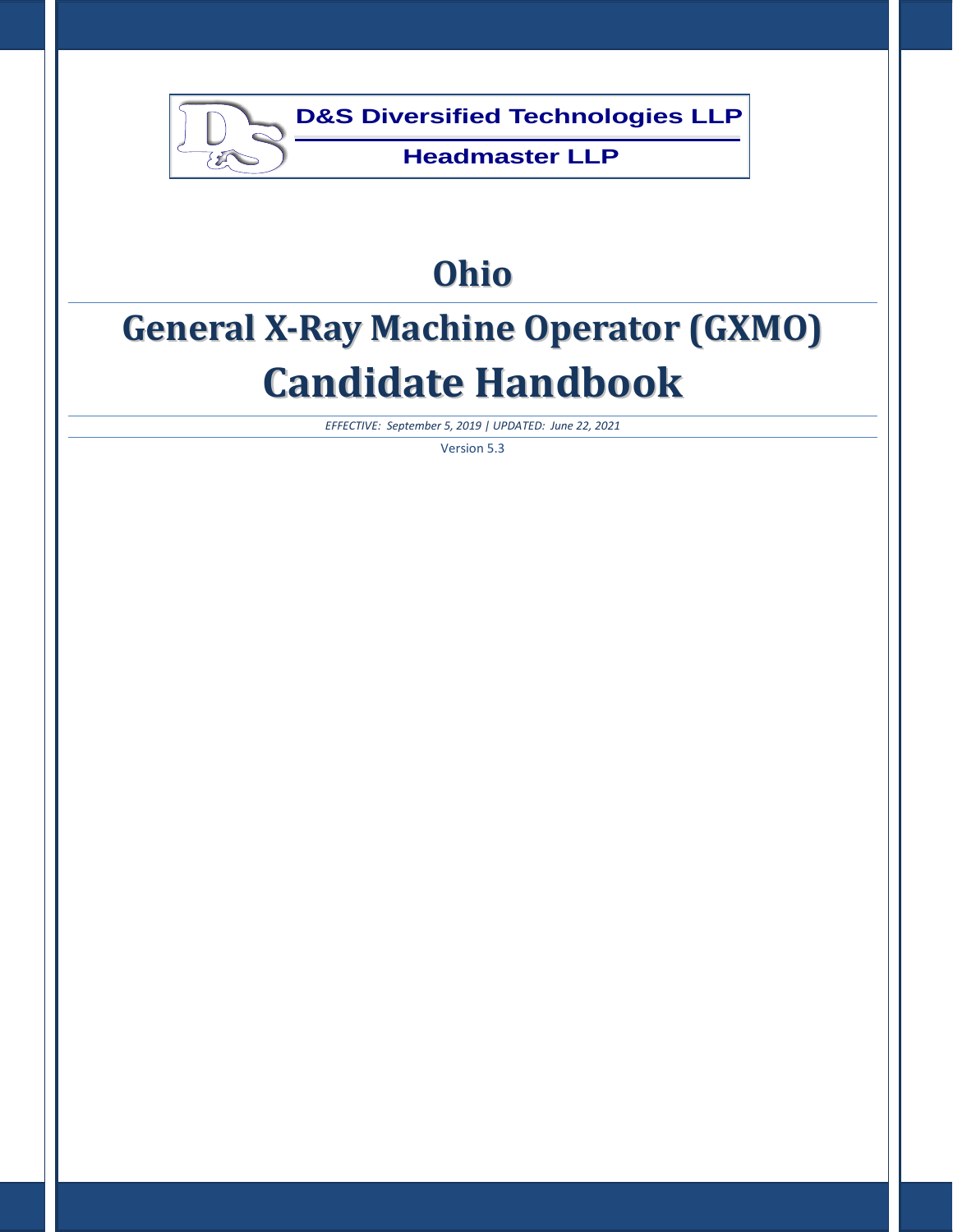**D&S Diversified Technologies LLP**  $10<sub>2</sub>$ Headmaster LLP

### **Ohio GXMO Candidate Handbook**

EFFECTIVE: September 5, 2019 | Updated: June 22, 2021

# **Contact Information**

| Questions regarding testing process, test scheduling and eligibility to test:                                                                             |                                                                                  | (877) 851-2355                                         |
|-----------------------------------------------------------------------------------------------------------------------------------------------------------|----------------------------------------------------------------------------------|--------------------------------------------------------|
| <b>Questions about Registry status:</b>                                                                                                                   |                                                                                  | $(614)$ 466-3543                                       |
| <b>D&amp;S Diversified Technologies, LLP</b><br>333 Oakland Avenue<br>Findlay, OH 45840<br>Email: hdmastereast@hdmaster.com<br>Web Site: www.hdmaster.com | <b>Monday through Friday</b><br>$8:00AM - 6:00PM$<br>Eastern Standard Time (EST) | Phone #: (877) 851-2355<br>(406) 442-3357<br>Fax $#$ : |
| <b>Ohio Department of Health</b><br>246 North High Street<br>Columbus, OH 43215<br>Web Site:<br>https://odh.ohio.gov/wps/portal/gov/odh/home              | <b>Monday through Friday</b><br>$8:00AM - 5:00PM$<br>Eastern Standard Time (EST) | Phone #: (614) 466-3543                                |

# **Table of Contents**

 $\blacksquare$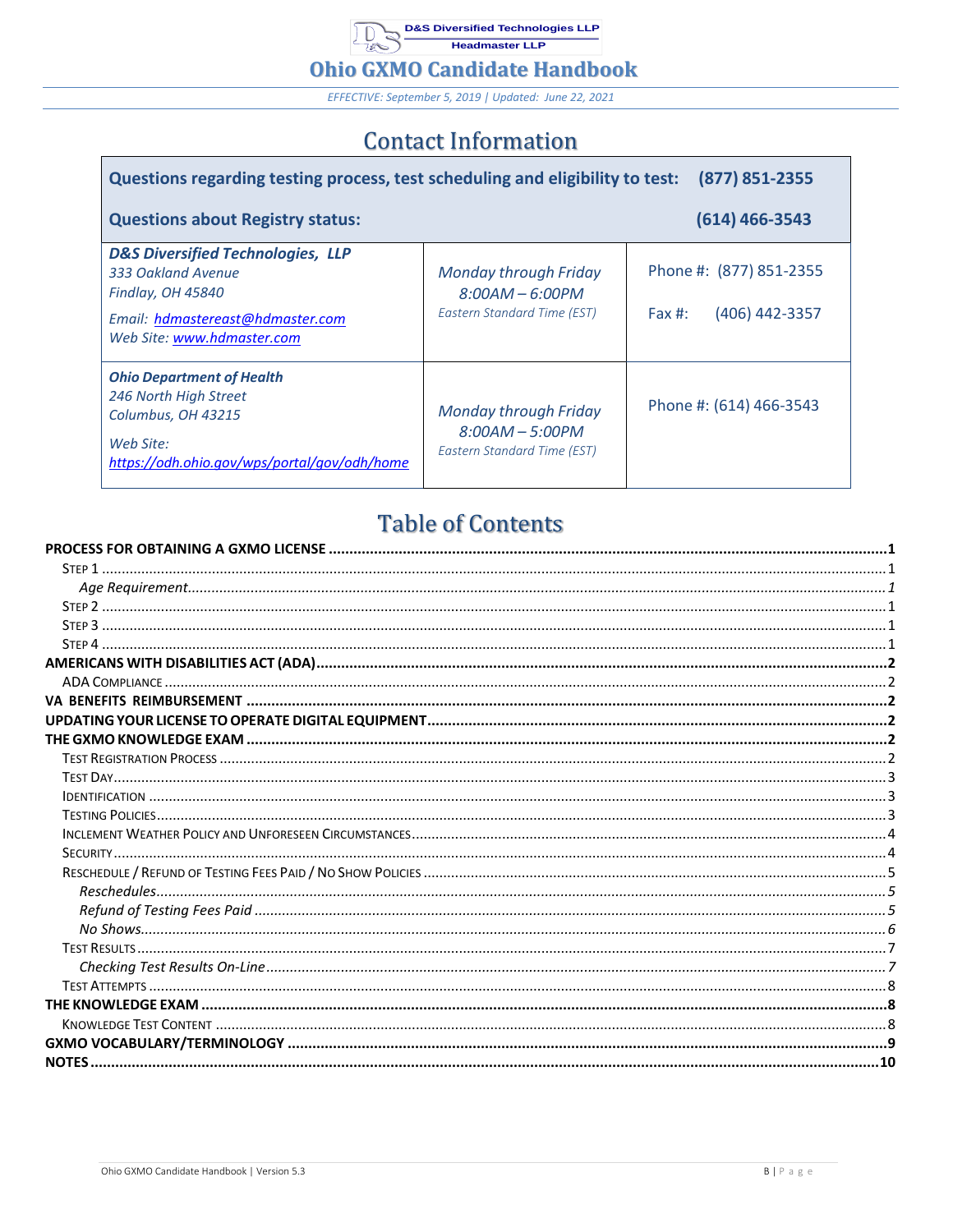**D&S Diversified Technologies LLP Headmaster LLP**

**Ohio GXMO Candidate Handbook**

*EFFECTIVE: September 5, 2019 | Updated: June 22, 2021*

# <span id="page-2-0"></span>**Process for Obtaining a GXMO License**

Per the Ohio Department of Health (ODH) website, below are the steps to take in order to receive a GXMO license:

### <span id="page-2-1"></span>*Step 1*

To be eligible to take the GXMO exam, complete a GXMO didactic educational program accredited by the Ohio Department of Health (ODH), or be a student enrolled that has completed a minimum of one (1) year in a radiologic technology program of study.

# <span id="page-2-2"></span>*Age Requirement*

Candidates must be 18 years of age in order to be eligible to test per state requirements.

# <span id="page-2-3"></span>*Step 2*

After completing an accredited GXMO didactic educational program or enrollment in a radiologic technology program of study, the program director will supply you with a GXMO examination registration packet. The original examination registration form must be submitted to D&S Diversified Technologies (D&SDT) by the exam registration deadline on the form. A link to the link to the GXMO Didactic Syllabus Study Guide (under Study Aides) and the [Testing Application Form 1101OX](https://hdmaster.com/testing/othertesting/ohio_xray/oxformpages/oxforms/1101OX.pdf) can be printed from the D&SDT GXMO webpage under "Candidate Forms".

The cost of the examination is \$150.00. To see the available dates and locations for testing, click on the "Test Schedule" button under "Candidate Forms" on the D&SDT GXMO webpage at: [https://hdmaster.com/testing/othertesting/ohio\\_xray/OH\\_XRAY\\_Home.htm.](https://hdmaster.com/testing/othertesting/ohio_xray/OH_XRAY_Home.htm)

Further testing registration information is available under "Test Registration Process" on page 3.

Upon completion of the examination, D&SDT will send official examination test results. The examination may be repeated as manytimes as necessary after successful completion of a didactic educational program.

# <span id="page-2-4"></span>*Step 3*

Complete at least one GXMO clinical educational program accredited by the Department specific to the type(s) of procedures performed, or if a student enrolled in a radiologic technology program of study, have your program director complete the [Clinical](https://odh.ohio.gov/wps/portal/gov/odh/know-our-programs/radiologic-licensure/general-info-fees/radiologic-licensure-gxmo-requirements/!ut/p/z1/jZDBDoIwEES_xQ9ouhhs9EiMAioaBRR7MY2utQm0WtAYv17iDaPo3iZ5s7M7lNOMci1uSopKGS3yWm85280Hvuc4U5hD4DFYusHa9UfxKnYdumkC_aTnwXLBUn86jsPE7VH-jx--jAf_-VsA3r5-8iugbqBro2EkKT-L6kSUPhqaSdRoRf5S5IhY0syKgzK5kWpPcrVHXV4tEnkvDLF4uSqLBeqqrA_mzUifzQZ1ZVEycSAKYcjegQ-d_vrqXKRp9pgFoMLOExOYwoE!/?1dmy&urile=wcm%3apath%3a%2Fohio%2Bcontent%2Benglish%2Fodh%2Fknow-our-programs%2Fradiologic-licensure%2Feducation%2Fgxmo-clinical-module-affidavit-hea5525) [Competency](https://odh.ohio.gov/wps/portal/gov/odh/know-our-programs/radiologic-licensure/general-info-fees/radiologic-licensure-gxmo-requirements/!ut/p/z1/jZDBDoIwEES_xQ9ouhhs9EiMAioaBRR7MY2utQm0WtAYv17iDaPo3iZ5s7M7lNOMci1uSopKGS3yWm85280Hvuc4U5hD4DFYusHa9UfxKnYdumkC_aTnwXLBUn86jsPE7VH-jx--jAf_-VsA3r5-8iugbqBro2EkKT-L6kSUPhqaSdRoRf5S5IhY0syKgzK5kWpPcrVHXV4tEnkvDLF4uSqLBeqqrA_mzUifzQZ1ZVEycSAKYcjegQ-d_vrqXKRp9pgFoMLOExOYwoE!/?1dmy&urile=wcm%3apath%3a%2Fohio%2Bcontent%2Benglish%2Fodh%2Fknow-our-programs%2Fradiologic-licensure%2Feducation%2Fgxmo-clinical-module-affidavit-hea5525) Affidavit form.

### <span id="page-2-5"></span>*Step 4*

Submit your complete application to the Ohio Department of Health (ODH). You may apply and pay online or mail a hard copyapplication. A complete application must include the following:

- Application and fee in the amount required by GXMO per ODH, refer to the ODH web site: [https://odh.ohio.gov/wps/portal/gov/odh/know-our](https://odh.ohio.gov/wps/portal/gov/odh/know-our-programs/radiologic-licensure/welcome/)[programs/radiologic-licensure/welcome/](https://odh.ohio.gov/wps/portal/gov/odh/know-our-programs/radiologic-licensure/welcome/)
- Didactic course certificate or college transcript if a student is enrolled in a radiologic technology program of study
- Clinical course certificate(s), or a student enrolled in a radiological technology program of study, the [Clinical CompetencyAffidavit](https://odh.ohio.gov/wps/portal/gov/odh/know-our-programs/radiologic-licensure/general-info-fees/radiologic-licensure-gxmo-requirements/!ut/p/z1/jVFNT4QwEP01HKFFWcJ6IxuF_WB1BVzsxbA4lCalxRbE-Ott9IRZV-b2Ju_NvHmDCCoQEeU7o2XPpCi5wc_Ef9kvo9B1t3iP49DHBy9-8qLb9DH1XHScEoJsEeLDvZ9H27t0nXkLRObo8R8V4nn6CwRyefzmvwUmgSuVrBKKSFf2jc1ELVFBQYAq-TeyawCNClW-MsklZZXNWQVCDwps-tFKW8HbwBS0IHptDJPpysjfLU1kSbZxcbLGK_834UymM66iXJ5-HhiK03Vg7CuoQYFyBmXaTd93-sbCFh7H0aFSUg5OJVsLn5M0UveomDJR1-Z58bmLMXtoj4EOvwAjg-c8/?1dmy&urile=wcm%3apath%3a%2Fohio%2Bcontent%2Benglish%2Fodh%2Fknow-our-programs%2Fradiologic-licensure%2Feducation%2Fgxmo-clinical-module-affidavit-hea5525) form.
- Examination certificate with a passing score of at least 70 percent (70%).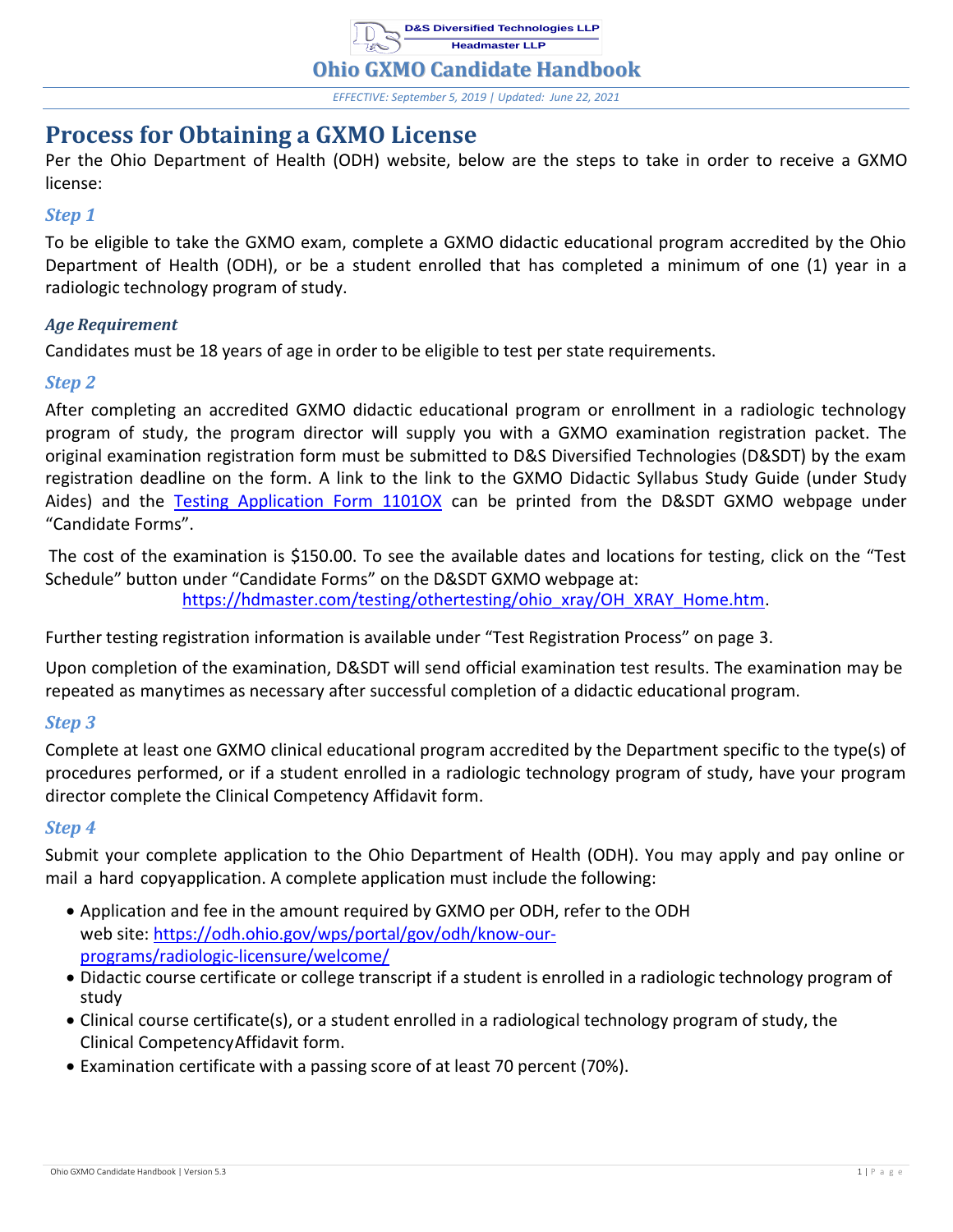

*EFFECTIVE: September 5, 2019 | Updated: June 22, 2021*

# <span id="page-3-0"></span>**Americans with Disabilities Act (ADA)**

# <span id="page-3-1"></span>*ADA Compliance*

If you have a qualified disability, you may request special accommodations for examination. Accommodations must be approved by D&SDT in advance of your examination. Click the link for the [ADA Accommodation Form](https://hdmaster.com/testing/othertesting/ohio_xray/oxformpages/oxforms/1404OX.pdf)  [1404OX, o](https://hdmaster.com/testing/othertesting/ohio_xray/oxformpages/oxforms/1404OX.pdf)r it is available on the D&SDT GXMO webpage under "Candidate Forms" at: [hdmaster.com/testing/othertesting/ohio\\_xray/oxformpages/oxforms/1404OX.pdf.](https://hdmaster.com/testing/othertesting/ohio_xray/oxformpages/oxforms/1404OX.pdf)

This form, along with your application, must be submitted to D&SDT with the required documentation listed on the second page ofthe ADA application in order to be reviewed for a special accommodation.

# <span id="page-3-2"></span>**VA Benefits Reimbursement**

If you are a Veteran and have funds available in your GI Bill, you can print the VA Benefits Reimbursement forms from the D&SDTGXMO webpage, under the "Candidate Forms" column at:

[https://hdmaster.com/testing/othertesting/ohio\\_xray/OH\\_XRAY\\_Home.htm.](https://hdmaster.com/testing/othertesting/ohio_xray/OH_XRAY_Home.htm)

You may request a copy of your testing fee receipt to submit to VA for possible reimbursement by calling D&SDT at (877)851-2355.

# <span id="page-3-3"></span>**Updating your License to Operate Digital Equipment**

Currently licensed GXMO's may update their license to operate digital equipment by:

Going to "Apply, Amend or Renew" on the ODH website at:

<https://odh.ohio.gov/wps/portal/gov/odh/know-our-programs/radiologic-licensure/welcome/>

to add the clinical module(s) you have completed and submit, via fax, mail or upload online, your clinical course certificate(s).

# <span id="page-3-4"></span>**The GXMO Knowledge Exam**

# <span id="page-3-5"></span>*Test Registration Process*

The test registration process with D&SDT is as follows:

• Complete the Testing [Application](https://hdmaster.com/testing/othertesting/ohio_xray/oxformpages/oxforms/1101OX.pdf) Form 1101OX (click on the link), or it is available under "Candidate Forms" at the D&SDT GXMO webpage at:

[https://hdmaster.com/testing/othertesting/ohio\\_xray/oxformpages/oxforms/1101OX.pdf.](https://hdmaster.com/testing/othertesting/ohio_xray/oxformpages/oxforms/1101OX.pdf)

- Provide a copy of your Clinical Course Certificate(s) or college transcripts.
- Pay the application fee, which can be found on the Form 1101OX. ▪ Payment can be made by credit card (Visa or MasterCard), money order or cashier's check.
- Submit your completed testing application with required documentation to D&SDT-Headmaster.
	- Applications must be received in the D&SDT-Headmaster office at least ten (10) business days before a desired test date (excluding Saturdays, Sundays and Holidays.) Mail applications to D&S Diversified Technologies-Headmaster, P.O. Box 6609, Helena, MT 59604.
	- If paying with a credit card, you may email, [hdmaster@hdmaster.com](mailto:hdmaster@hdmaster.com) or fax, (406)442-3357 your testing application to D&SDT-Headmaster.
	- When faxing your application, there is an additional \$5.00 processing fee.

A complete listing of testing sites can be found by clicking on this link to the Test [Schedule](https://www.dandsdiversifiedtech.com/cgi-bin/CGIRegMaster/schedule?StateAbbrv=OX) or the D&SDT GXMO webpage at: [https://hdmaster.com/testing/othertesting/ohio\\_xray/OH\\_XRAY\\_Home.htm](https://hdmaster.com/testing/othertesting/ohio_xray/OH_XRAY_Home.htm.)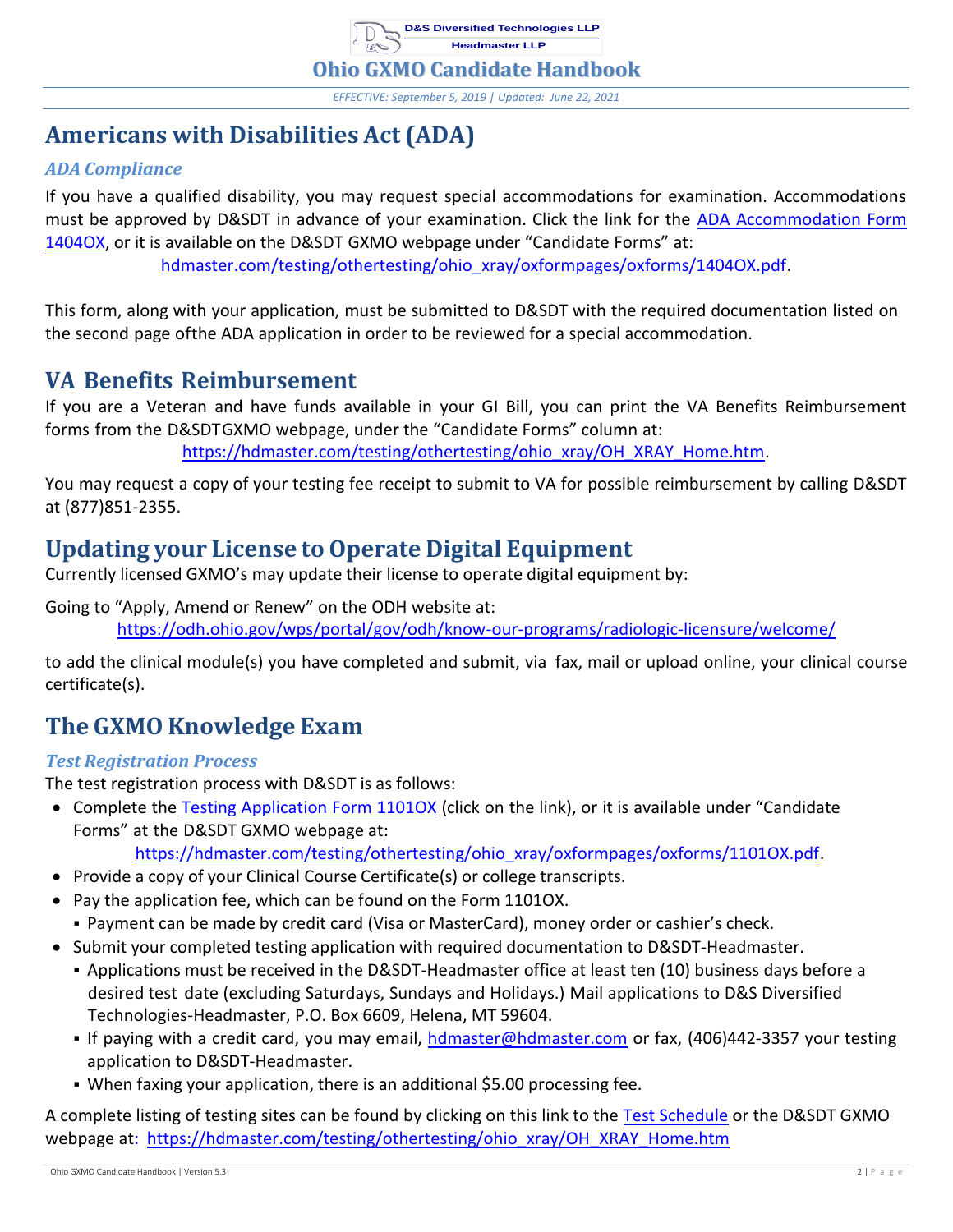**D&S Diversified Technologies LLP Headmaster LLP Ohio GXMO Candidate Handbook** *EFFECTIVE: September 5, 2019 | Updated: June 22, 2021*

### <span id="page-4-0"></span>*Test Day*

You should arrive at your confirmed test event between twenty and thirty (20-30) minutes before your scheduled start time. If your test start time is 8:00AM, you need to be at the test site by 7:40AM at the latest.

# <span id="page-4-1"></span>*Identification*

You must bring a **US GOVERNMENT ISSUED, SIGNED, NON-EXPIRED PHOTO ID and a second form of ID.** Examples of government issued, signed, non-expired photo IDs are:

- 
- 
- Driver's License *Examples of a second form of ID are:*
- State ID Library card
- Military ID *(that meet all identification requirements)* Utility bill
- US Passport *(Foreign Passports and Passport Cards are not acceptable)* Credit/Debit card
- Conceal Carry Permit

The **FIRST** and **LAST** names listed on the mandatory ID presented during sign-in at your test event *MUST EXACTLY MATCH* your current name of record FIRST and LAST names. You may call D&SDT at (877)851-2355 to confirm that your name of record matches your US government issued ID.

*Please note:* You will not be admitted for testing if you do not bring the proper IDs. Check to be positive that both your FIRST and LAST printed names on your IDs match your current name of record. In cases where names do not match, you will not be allowed to test and you will have to reapply for a new test date and repay all required testing fees.

# <span id="page-4-2"></span>*Testing Policies*

The following policies are observed at each test site—

- If you arrive late for your confirmed exam (you need to be at the test site to check in at least 20-30 minutes before your scheduled start time – if you test start time is 8:00AM, you need to be at the test site by 7:40AM at the latest), you will not be admitted to the exam and any exam fees paid *will NOT be refunded*.
- If you do not bring valid US government issued, signed, non-expired photo ID, and a second form of ID, you will not be admitted to the exam and any exam fees paid *will NOT be refunded*.
- If the FIRST and LAST printed names on your ID do not match your current name of record, you will not be admitted to the exam and any exam fees paid *will NOT be refunded*.
- If you NO SHOW for your exam day, any test fees paid *will NOT be refunded*. You must re-pay your testing fees on-line in your own record using your ID and PIN# or submit Form 1101OX (Testing Application and Payment Form) to schedule another exam date.
- Cell phones, smart watches, fitness monitors, electronic recording devices, Bluetooth-connected devices and personal items (such as briefcases, large bags, study materials, extra books, or papers) are not permitted to be on or near you in the testing room. You will be informed by the test proctor of the designated area in the testing room to place your personal items and electronic devices and you are to collect these items when you complete your test.
- All electronic devices must be **turned off**. Any smart watches or fitness monitors must be removed from your wrist and turned off.
- Anyone caught using any type of electronic recording device during testing will be removed, forfeit all testing fees and you will be reported to your training program and the Ohio Department of Health.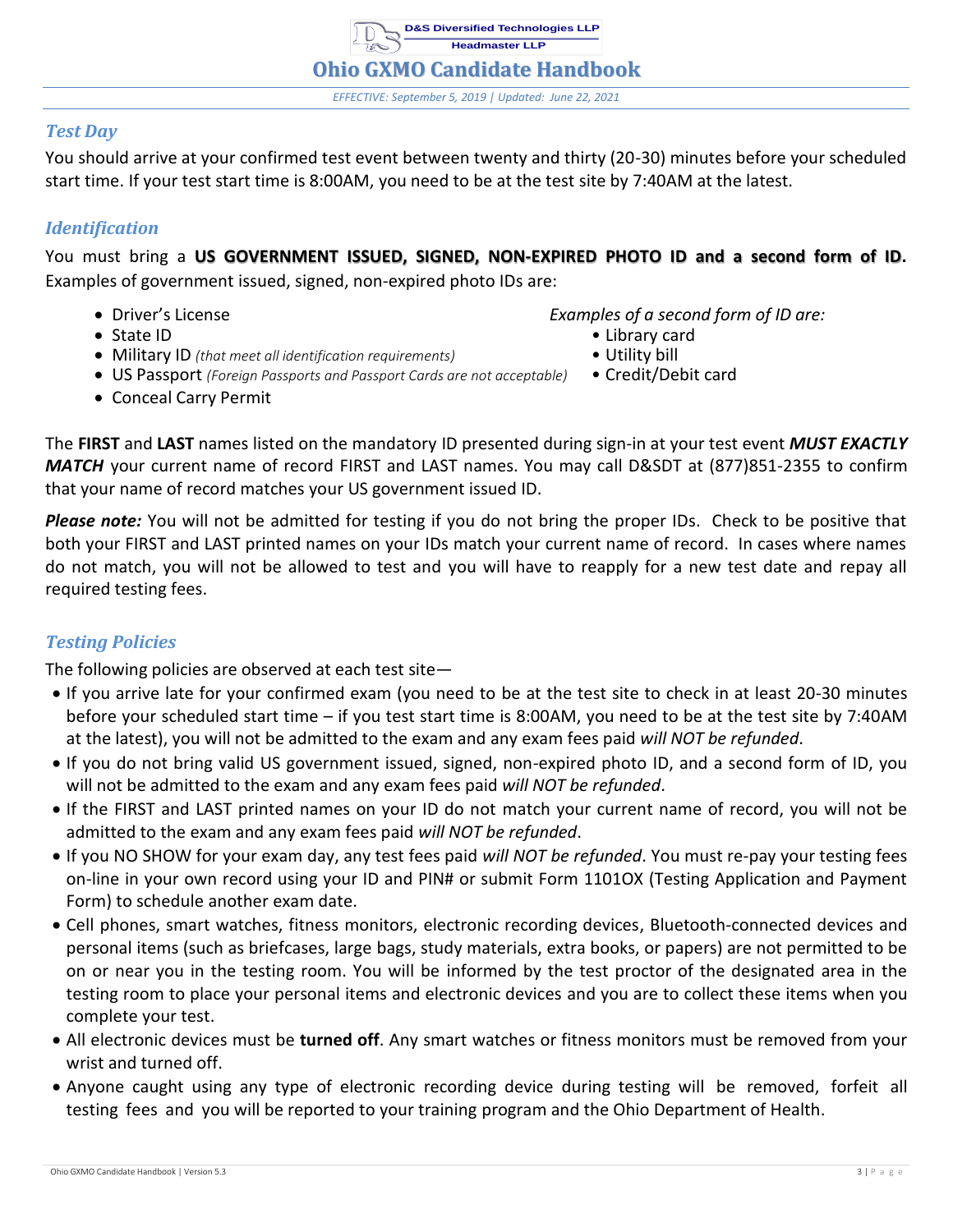**D&S Diversified Technologies LLP Headmaster LLP**

#### **Ohio GXMO Candidate Handbook**

*EFFECTIVE: September 5, 2019 | Updated: June 22, 2021*

- Candidates with long hair will be asked to pull their hair back to ensure that there is not any blue tooth device present.
- You may, however, use personal devices during your free time in the waiting area.
- You are encouraged to bring a jacket, snack, drink or study material to have during your free time in the waiting area.
- You may not remove any notes or other materials from the testing room.
- You are not permitted to eat, drink, or smoke (e-cigarette or vape) during the exam.
- You are not allowed to leave the testing room once the exam has begun *for any reason*. If you do leave during your test event, you will not be allowed back into the testing room to finish your exam.
- If you are discovered causing a disturbance of any kind, engaging in any kind of misconduct or try to take any notes or testing materials from the testing room, you will be dismissed from the exam and reported to your training program andthe Ohio Department of Health.
- No visitors, guests, pets (including companion animals), instructors or children are allowed.
- D&SDT, facilities, test sites, test observers, test team members and knowledge test proctors are not responsible for personal items brought to the test event.
- *Please review this Ohio GXMO Candidate Handbook before your test day for any updates to testing and/or policies.*

### <span id="page-5-0"></span>*Inclement Weather Policy and Unforeseen Circumstances*

If an exam date is cancelled due to weather or other unforeseen circumstances, D&SDT staff will make every effort to contact you via email, text message and phone call using the contact information we have on file to reschedule you, for no charge, to a mutually agreed upon new test date. Therefore, you must keep your contact information up to date in case we need to contact you.

In the event of inclement weather, you will be expected to attend your schedule exam date unless:

- The county you reside in or the county of the testing site is placed on a Level 2 or Level 3 snow emergency.
	- **EXALM** LEVEL 2 SNOW EMERGENCY: Roadways are hazardous with blowing and drifting snow. Roads may also be very icy. Only those who feel it is necessary to drive should be out on the roads. Motorists should use extreme caution.
	- **EXEL 3 SNOW EMERGENCY:** All roadways are closed to non-emergency personnel. No one should be driving during these conditions unless it is absolutely necessary to travel or a personal emergency exists. Those traveling on the roads may subject themselves to arrest.
- The test site closes.
- The test observer cancels the test event.
- There is an accident due to weather on your route to the test site, in which case:
	- Documentation from the Department of Transportation Services or a Police report is required within 3 business days of your scheduled exam day to qualify for a free reschedule.

If the above listed circumstances are not met, failure to attend your scheduled test date will result in a No Show status and any exam fees paid *will NOT be refunded.*

### <span id="page-5-1"></span>*Security*

If you refuse to follow directions, use abusive language or disrupt the examination environment, your test will be stopped and scored as a failure. You will be dismissed from the testing room and will forfeit any testing fees paid and a report of your behavior will be given to ODH.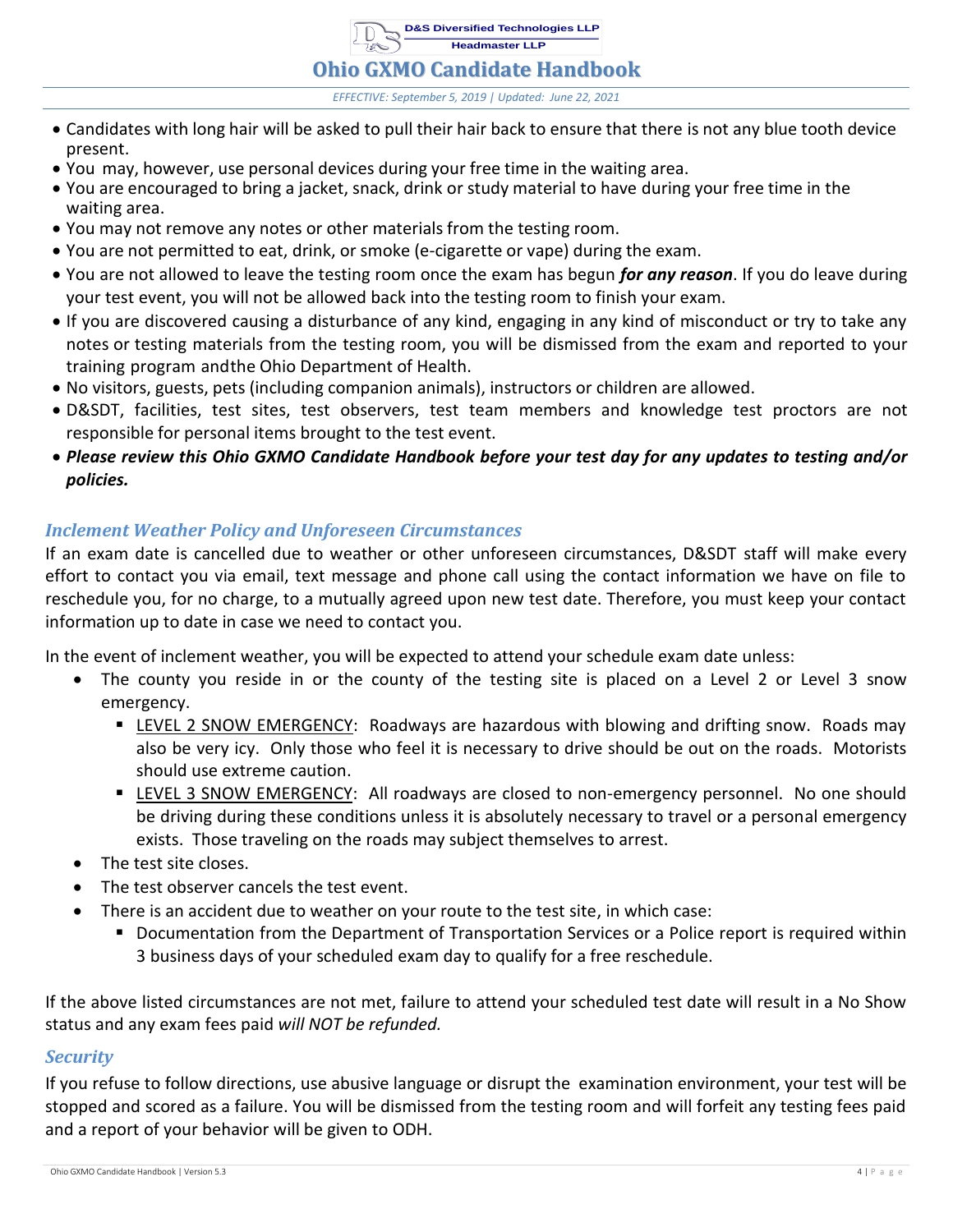

Anyone who removes or tries to remove test material or takes notes or information from the test site will be reported to ODH and is subject to prosecution to the full extent of the law. Your test will be scored as a test failure and you will forfeit any testing fees paid. You will be reported to ODH and you will not be allowed to retest for a minimum period of six (6) months.

If you give or receive help from anyone during testing (which also includes the use of any electronic recording devices such as cell phones, smart watches, etc. or browsing to other sites during your exam), your test will be stopped and scored as a failure. You will be dismissed from the testing room and will forfeit any testing fees paid. You will be reported to ODH and you will not be allowed to retest for a minimum period of six (6) months.

### <span id="page-6-0"></span>*Reschedule / Refund of Testing Fees Paid / No Show Policies*

*Please note:* All documentation regarding reschedules, refund requests or no shows must be emailed [hdmastereast@hdmaster.com](mailto:hdmastereast@hdmaster.com) or faxed (419)422-8328 to D&SDT. Reschedule, request for refunds or no show documents sent to the Ohio Department of Health (ODH) *will not be valid*.

#### <span id="page-6-1"></span>*Reschedules*

You may reschedule your test event to a new mutually agreed upon test date for a reschedule fee of \$35.00. All reschedules must be requested three (3) business days prior to the scheduled testing date, excluding Saturdays, Sundays and Holidays.

• Example: If you are scheduled to take your exam on a Saturday, Sunday or Monday, you would need to reschedule by close of business (D&SDT is open until 6:00PM Eastern Standard time Monday-Friday) the Tuesday before your scheduled exam. The Friday, Thursday and Wednesday before a scheduled test date on a Saturday, Sunday or Monday are considered the three business days before your scheduled exam and a cancellation would not be granted on the Friday, Thursday or Wednesday prior to your scheduled exam day.

| Scheduled test date is on a: | Reschedule by D&SDT's close of business, Monday-Friday, 6:00PM EST: |
|------------------------------|---------------------------------------------------------------------|
| Monday                       | The previous Tuesday                                                |
| Tuesday                      | The previous Wednesday                                              |
| Wednesday                    | The previous Thursday                                               |
| Thursday                     | The previous Friday                                                 |
| Friday                       | The previous Monday                                                 |
| Saturday                     | The previous Tuesday                                                |
| Sunday                       | The previous Tuesday                                                |

Please note: Reschedules will not be granted less than three (3) full business days prior to a scheduled test *date.*

### <span id="page-6-2"></span>*Refund of Testing Fees Paid*

Requesting a refund of testing fees paid is different than rescheduling a test date. Requesting a refund means that you are not interested in taking the GXMO test at all.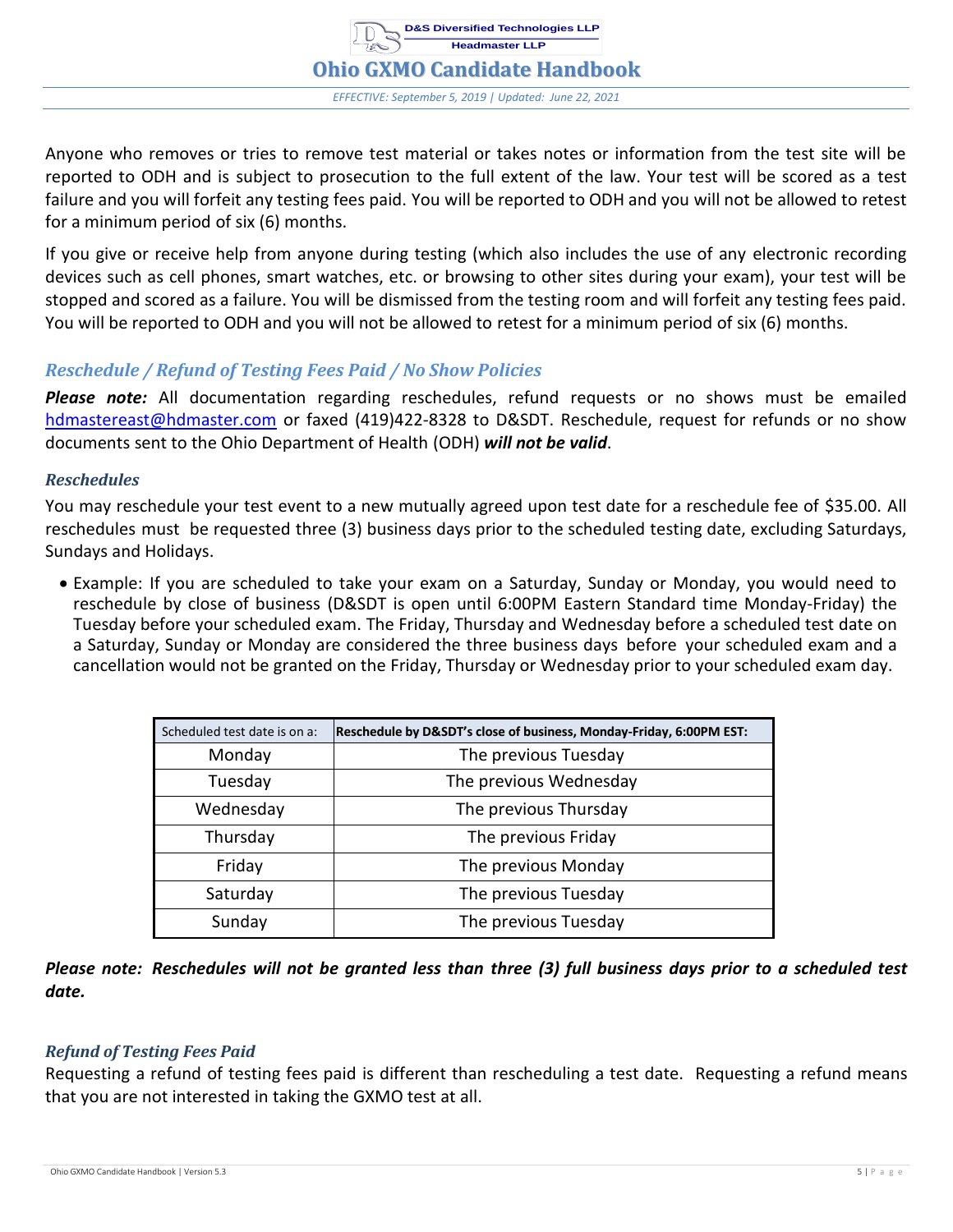**Ohio GXMO Candidate Handbook**

*EFFECTIVE: September 5, 2019 | Updated: June 22, 2021*

#### *SCHEDULED IN A TEST EVENT*

1) If you are scheduled in a test event, a refund request of testing fees paid must be made by filling out and submitting the [Refund Request Fillable Form](https://www.pdffiller.com/en/link_to_fill/619906959.htm) 1405 on D&SDT-Headmaster's main webpage at [www.hdmaster.com](http://www.hdmaster.com/) at least **one (1) full business day** prior to your scheduled test event (excluding Saturdays, Sundays and Holidays). No phone calls will be accepted.

Example: If you are scheduled to take your exam on a Saturday, Sunday or Monday, you would need to request a refund by filling out and submitting the Refund Request Fillable Form on the D&SDTHeadmaster main webpage at [www.hdmaster.com](http://www.hdmaster.com/) by close of business the Thursday before your scheduled exam. D&SDT-Headmaster is open until 6:00PM Mountain Standard time/8:00PM EST.

- 2) Refund requests made in the required time frame qualify for a full refund of any testing fees paid minus a \$35 refund fee.
- 3) Refund requests must be made within thirty (30) days of payment of original testing fees with HEADMASTER. Any requests for refunds made beyond the 30 days of original payment of testing fees with HEADMASTER will not be issued.

#### *NOT SCHEDULED IN A TEST EVENT*

- 1) Refund requests must be made within thirty (30) days of original payment of testing fees with HEADMASTER. Any requests for refunds made beyond the 30 days of original payment of testing fees with HEADMASTER will not be issued.
- 2) A refund request of testing fees paid must be made by filling out and submitting the Refund Request [Fillable Form](https://www.pdffiller.com/en/link_to_fill/619906959.htm) 1405 on D&SDT-Headmaster's main webpage at [www.hdmaster.com.](http://www.hdmaster.com/) No phone calls will be accepted.
- 3) Refund requests made in the required time frame qualify for a full refund of any testing fees paid minus a \$35 refund processing fee.

#### <span id="page-7-0"></span>*No Shows*

If you are scheduled for an exam and you do not show up without notifying D&SDT at least one (1) full business day prior to your scheduled testing event, **excluding** Saturdays, Sundays and Holidays, OR if you are turned away for lack of proper identification or any other reason to deem you ineligible to test, you will be considered a **NO SHOW.** You will forfeit all fees paid and must submit a new testing fee to schedule yourself into a new test event.

These fees partially offset D&SDT costs incurred for services requested and resulting work that is performed. If a reschedule or refund request is not received before the one (1) full business day prior to a scheduled test event, excluding Saturdays, Sundays and Holidays (see examples under Reschedules and Refunds of Testing Fees Paid), a NO SHOW status will exist and you will forfeit your testing fees and must repay the full testing fee to secure a new test event.

#### *NO SHOW EXCEPTIONS*

Exceptions to the No Show status exist. If you are a No Show for any test component for any of the following reasons, test fees will be refunded or a free reschedule will be authorized to the remitter of record **with appropriate documentation provided within the required time frame.**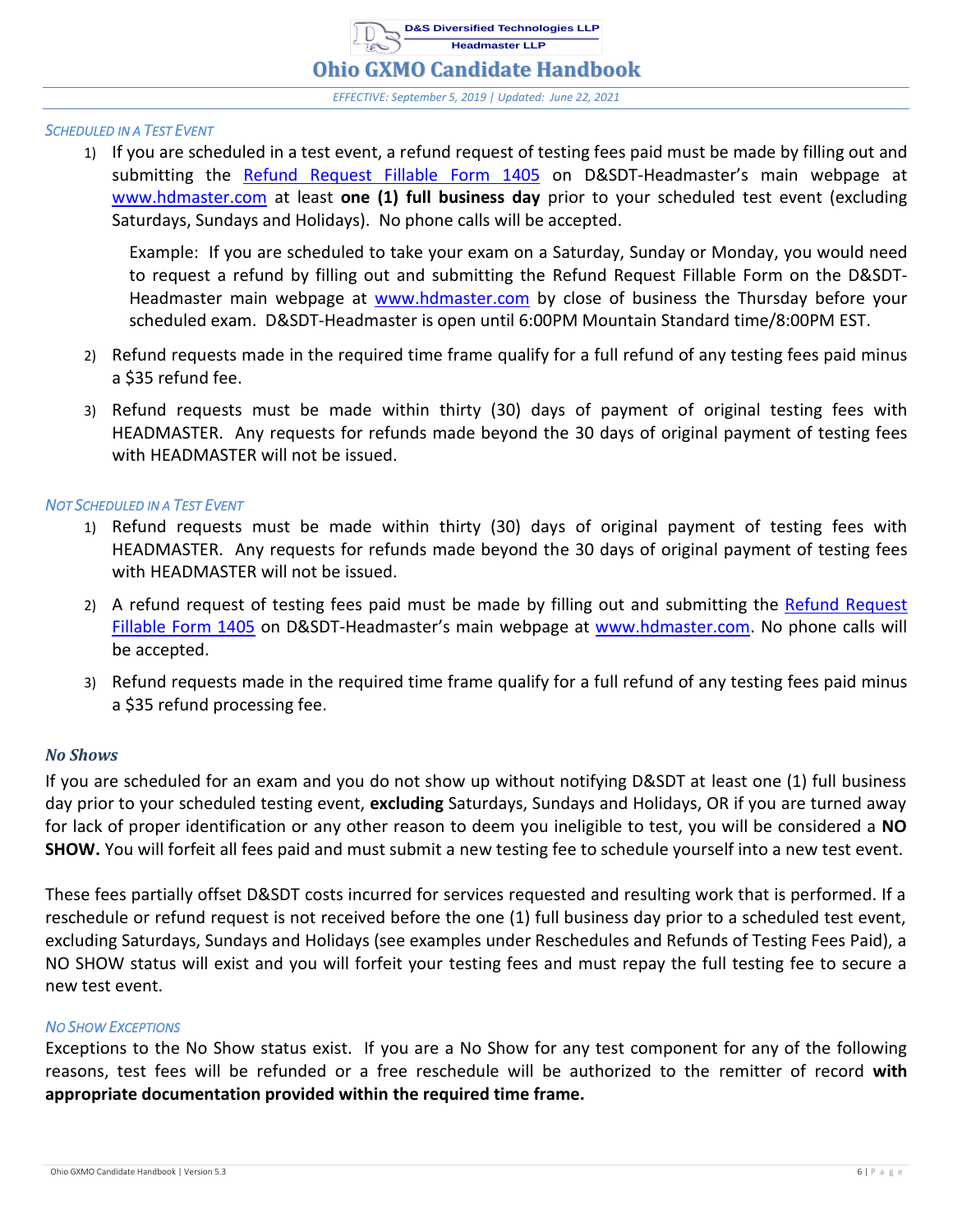**Headmaster LLP Ohio GXMO Candidate Handbook** *EFFECTIVE: September 5, 2019 | Updated: June 22, 2021*

• **Car breakdown or accident**: D&SDT must be contacted within one business day via phone call, fax or email and a tow bill, police report or other appropriate documentation must be submitted within **three (3) business days** of the exam date. If we do not receive proof within the 3-business day time frame you will have to pay as though you were a No Show.

**D&S Diversified Technologies LLP**

- **Weather or road condition related issue:** D&SDT must be contacted within one business day via phone call, fax or email and a road report, weather report or other appropriate documentation must be submitted within **three (3) business days** of the exam date. If we do not receive proof within the 3 business day time frame you will have to pay as though you were a No Show.
- **Medical emergency or illness**: D&SDT must be contacted within one business day via phone call, fax or email and a doctor's note must be submitted within **three (3) business days** of the missed exam date**.** If we do not receive proof within the 3-business day time frame you will have to pay as though you were a No Show.
- **Death in the family**: D&SDT must be contacted within one business day via phone call, fax or email and an obituary for **immediate family only** submitted within **seven (7) business days** from a missed exam date. If we do not receive proof within the 7-business day time frame you will have to pay as though you were a No Show. (Immediate family includes parents, grand and great-grand parents, siblings, children, spouse or significant other.)

### <span id="page-8-0"></span>*Test Results*

After you have completed the Knowledge Test, your test results will be officially scored and double checked. Official test results are available to you the day tests are scored. You will be able to access your test results online by clicking on this link: [On-line Test Results](https://www.dandsdiversifiedtech.com/OX/OXCNA_LoginResults.html) or at:

[http://hdmaster.com/testing/othertesting/ohio\\_xray/OH\\_XRAY\\_Home.htm.](http://hdmaster.com/testing/othertesting/ohio_xray/OH_XRAY_Home.htm.)

You will be emailed and mailed your test results to the email/address in your record and/or a copy of your test results can be printedfrom the D&SDT GXMO webpage any time after your test has been officially scored. Your device must have an RTF reader to open emailed test results. Your test results will also be sent to your training program.

### <span id="page-8-1"></span>*Checking Test Results On-Line*

To check your test results online, click on this link Online Test [Results](https://www.dandsdiversifiedtech.com/OX/OXCNA_LoginResults.html) :

| <b>D&amp;S Diversified Technologies LLP</b><br>18<br>Headmaster LLP                                                                  | Ohio General X-Ray Machine Operator Testing and Certification                                                                                                                              |                                                                            | Innovative, quality lechniciary equilisms<br>Winds-garrent from Limited Hitaters<br>sures a 1945.                                                                                                                                                                                                                                                    |
|--------------------------------------------------------------------------------------------------------------------------------------|--------------------------------------------------------------------------------------------------------------------------------------------------------------------------------------------|----------------------------------------------------------------------------|------------------------------------------------------------------------------------------------------------------------------------------------------------------------------------------------------------------------------------------------------------------------------------------------------------------------------------------------------|
|                                                                                                                                      | If you are eligible to receive reimbursement from VA Benefits, you can print the form below to submit for                                                                                  |                                                                            |                                                                                                                                                                                                                                                                                                                                                      |
| <b>Candidate Forms</b>                                                                                                               | <b>Test Site Forms</b>                                                                                                                                                                     | <b>Observer Forms</b>                                                      | <b>Contacts</b>                                                                                                                                                                                                                                                                                                                                      |
| Texting Application Form 1101<br><b>THAT BUNGALOR</b><br>Candidate Logisti<br>When Am I Scheduled to Text?<br>ADA Accommodation 1404 | Test Site Agreement 1502<br><b>Instructor Forms</b><br><b>Onion Training Program Resorts</b><br>Select above for any of these training program reports, available the<br>day after grading | Configertiam/Romfacingure Agreement 1501<br><b>Observer Agreement 1505</b> | Please contact us if you have any questions, concerns, or<br>suggestions about our service. We value the feedback we receive<br>from everyone involved in the Chio General X-ray Machine Operator<br>training, teating, and certification process.<br>Jennifer Underwood<br><b>Director of Operations</b><br><b>DAS Diversified Technologies LLP</b> |
| Constructions Park Rolls, T.O.<br><b>Ville Businessee Havenly creationals Parties</b><br><b>CON Radiologic Licensure Guick Lisk</b>  | · Written Exam Details<br>. Corolistate Details<br>- Bicili Exam Details<br>· Retake Summary                                                                                               |                                                                            | 333 OAKLAND AVE<br>FINDLAY, OH 45040<br>Phone:(677) 851-2355<br>Fax: (410) 422-8320<br>mr (439) 422-8367                                                                                                                                                                                                                                             |
| <b><i><u>Masty Aides</u></i></b>                                                                                                     | Welch Text @ Cit (ass Texting)<br>WebEText @ Start Pape                                                                                                                                    |                                                                            | Futurialdare asitalphotocaster com                                                                                                                                                                                                                                                                                                                   |
| <b>GXMO Chilectes By liabus</b>                                                                                                      | Wincheleige Informations<br>Institution Womenston-Coming Sound                                                                                                                             |                                                                            | the word current in consideration and county served proced from a big mountain procession in "street prime consideration<br>__<br><b>FAN</b> Ger Acquires                                                                                                                                                                                            |
|                                                                                                                                      |                                                                                                                                                                                            |                                                                            | <b>Waition</b><br>1548350<br>Life Reasonant Peare Countries                                                                                                                                                                                                                                                                                          |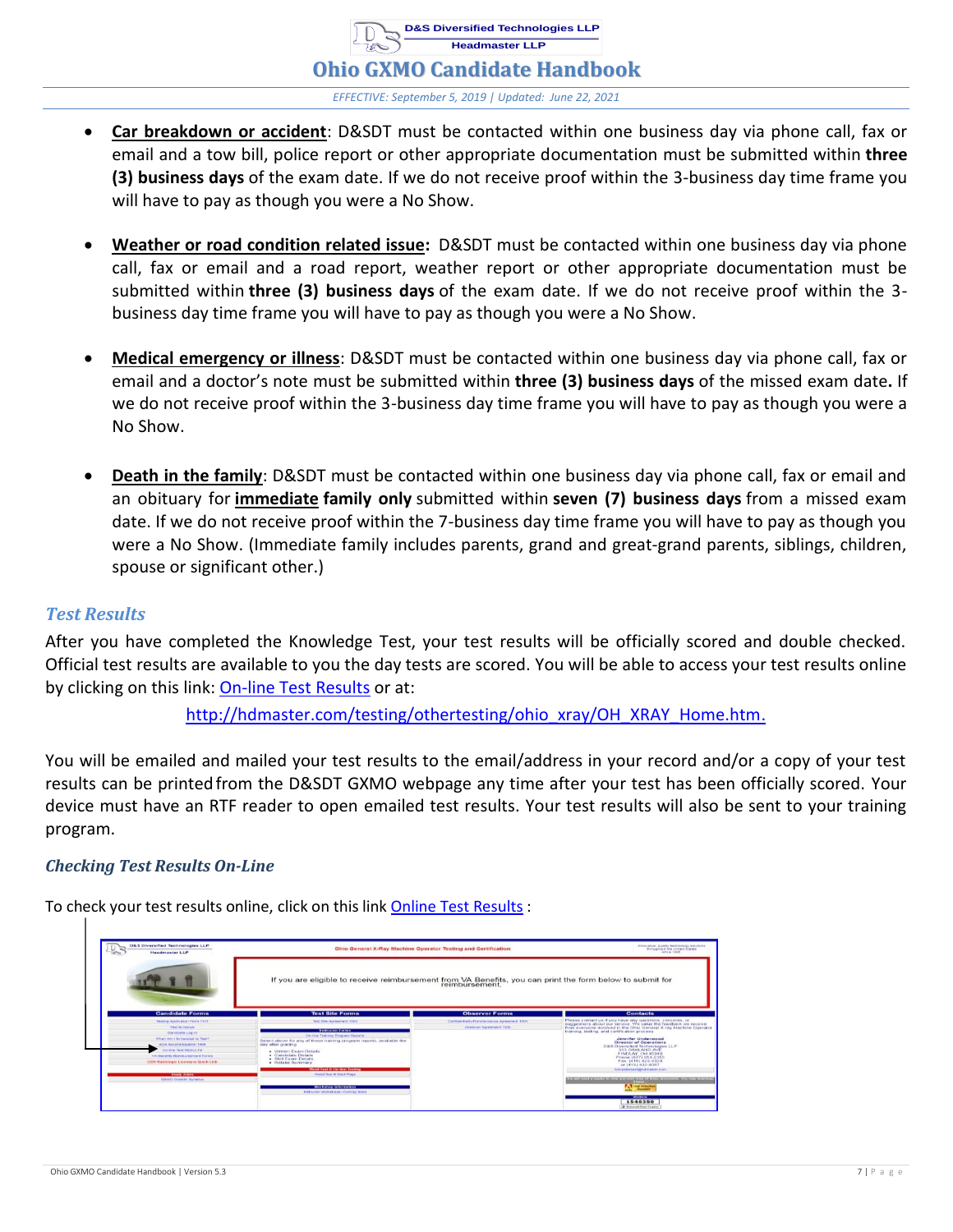**Ohio GXMO Candidate Handbook** *EFFECTIVE: September 5, 2019 | Updated: June 22, 2021*

**D&S Diversified Technologies LLP Headmaster LLP**



1) Type in your social security number 3) Type in your birth date

2) Type in your test date 4) Click on Submit Score Report Request

# <span id="page-9-0"></span>*Test Attempts*

You have **unlimited attempts** after successful completion of a didactic educational program to pass the exam.

# <span id="page-9-1"></span>**The Knowledge Exam**

The Knowledge Test Proctor (KTP) will hand out materials and give instructions for taking the Knowledge Test. You will have a maximum of ninety (90) minutes to complete the 60-question multiple choice Knowledge Test. After forty-five (45) minutes have elapsed, you will be told when fifteen (15) minutes remains. You may not ask questions about the content of the Knowledge Test (such as "What does this question mean?"). You must have a score of 70% or better to pass the Knowledge Test.

Electronic testing in WebETest©, using internet connected devices, is utilized at the GXMO test sites in Ohio. The Knowledge Test will be displayed on a screen for you to read and key/click/tap in your answers. Testing electronically (online) with WebETest© allows no later than next business day official scoring of tests.

Your Knowledge Test Proctor (KTP) will have scrap paper available for math related questions. The scrap paper must be turned in with your test when finished. All test materials must be left in the testing room. Anyone who removes or tries to remove materials or information from the testing room is subject to prosecution to the full extent of the law and will be reported to the Ohio Department of Health and will not be allowed to take the test again without ODH approval.

# <span id="page-9-2"></span>*Knowledge Test Content*

The knowledge test consists of sixty (60) multiple choice items/questions. Questions are selected from subject areas based on the ODH approved test plan and include questions from all the required categories. The subject areas and number of items are as follows:

| Film Image                | 5             | Radiation Safety       | 9             |
|---------------------------|---------------|------------------------|---------------|
| Digital Imaging           | 5             | Radiographic Equipment | $\mathcal{D}$ |
| Image Quality             | 4             | Technique              |               |
| <b>Operation Safety</b>   | 6             | X-Ray Beam             | $\mathcal{D}$ |
| <b>Patient Assessment</b> | 3             | X-Ray Ionization       | 4             |
| Patient Safety            | 6             | X-Ray Tube Design      | 5             |
| Primary Radio             | $\mathcal{P}$ |                        |               |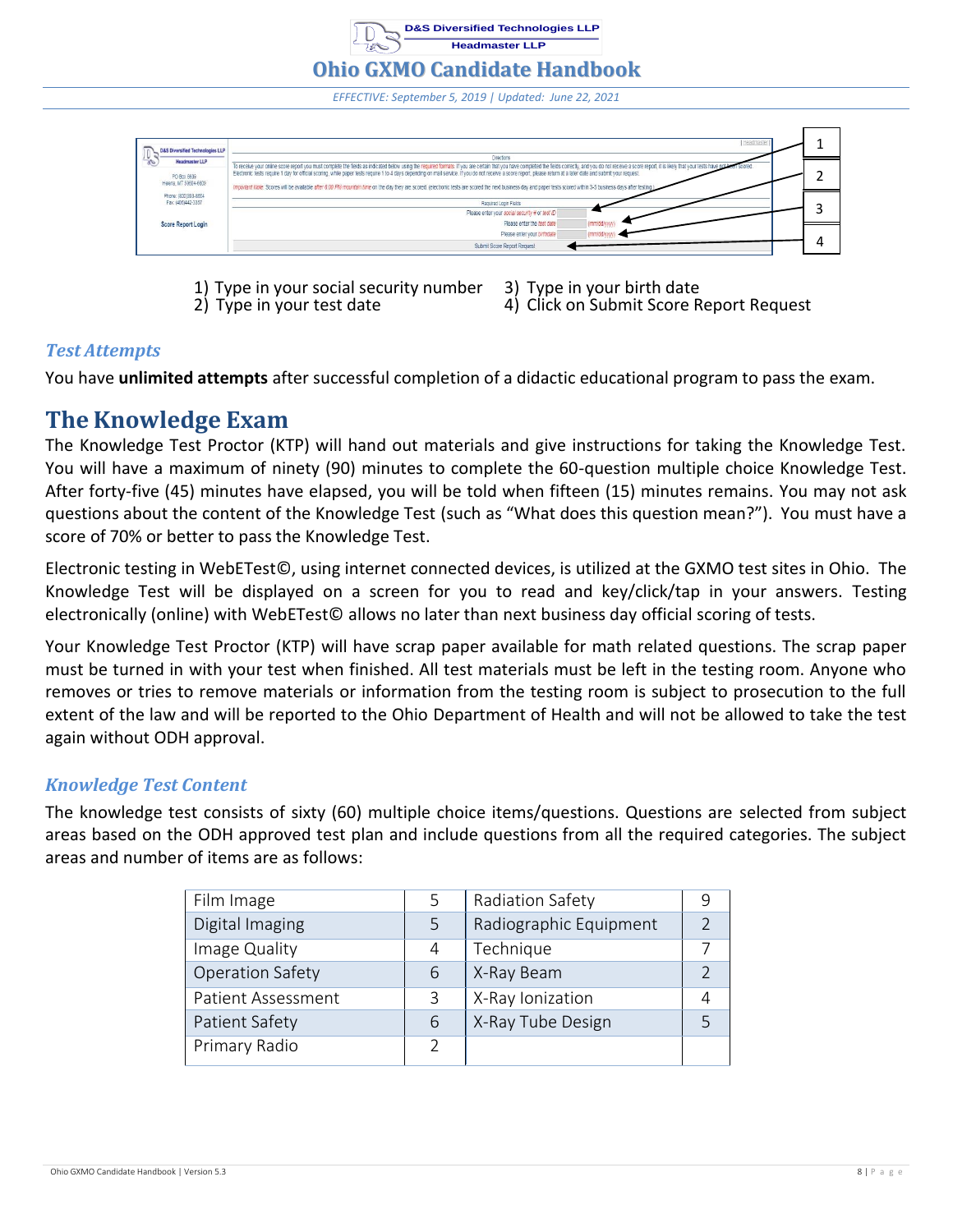**D&S Diversified Technologies LLP Headmaster LLP**

**Ohio GXMO Candidate Handbook**

*EFFECTIVE: September 5, 2019 | Updated: June 22, 2021*

# <span id="page-10-0"></span>**GXMO Vocabulary/Terminology**

| artifacts                           |
|-------------------------------------|
| atomic structure                    |
| attenuation                         |
| automatic exposure control          |
| basic biologic effects of radiation |
| exposure                            |
| beam quality                        |
| beam restrictors                    |
| beam restrictors contrast           |
| contrast                            |
| contrast resolution                 |
| <b>CR</b>                           |
| <b>CR</b> imaging                   |
| definition of x-ray beam intensity  |
| density                             |
| differences between digital and     |
| film                                |
| differential attenuation            |
| digital basics                      |
| digital image: CR                   |
| digital post-processing             |
| display qualities                   |
| distortion                          |
| dose limits                         |
| dosimeters                          |
| dosimetry                           |
| early/late effects                  |
| electromagnetic spectrum            |
| exposure index                      |
| film basics                         |
| film handling and storage           |
| film processing                     |
| filtration                          |

| general safety                 |
|--------------------------------|
| general safety principles      |
| genetic-fetal effects          |
| geometric factors              |
| grid contrast                  |
| grids                          |
| <b>HIPAA</b>                   |
| ID                             |
| image contrast                 |
| image evaluation               |
| image scatter reduction        |
| intensifying screens           |
| interactions of matter         |
| interactions with matter       |
| inverse square law             |
| ionization                     |
| kilovoltage                    |
| Law of Bergonie and Tribondeau |
| legal documentation            |
| medical records                |
| monitoring                     |
| motion                         |
| occupational dose limits       |
| occupational protection        |
| patient history                |
| patient ID                     |
| patient safety                 |
| personnel shielding and        |
| protective barriers            |
| pixel size                     |
| post-processing                |
| practical considerations       |
| practical considerations CR    |

| pregnant workers                 |
|----------------------------------|
| properties of x-rays             |
| public dose limits               |
| radiation safety                 |
| radiobiology                     |
| radiographic image formation     |
| radiosensitivity                 |
| reduction of unnecessary dose    |
| reduction of unnecessary patient |
| control                          |
| relative safety                  |
| remnant radiation                |
| safelights                       |
| scatter control                  |
| scatter reduction                |
| scope of practice                |
| sharpness of detail              |
| shielding                        |
| sources of radiation             |
| subject contrast                 |
| survey and monitoring            |
| requirements                     |
| technique charts                 |
| types of personal dosimeters     |
| units of measure                 |
| visibility of detail             |
| visibility of structure          |
| x-ray beam quality               |
| x-ray beam quantity              |
| x-ray film                       |
| x-ray production                 |
| x-ray tube                       |
| x-ray tube construction          |